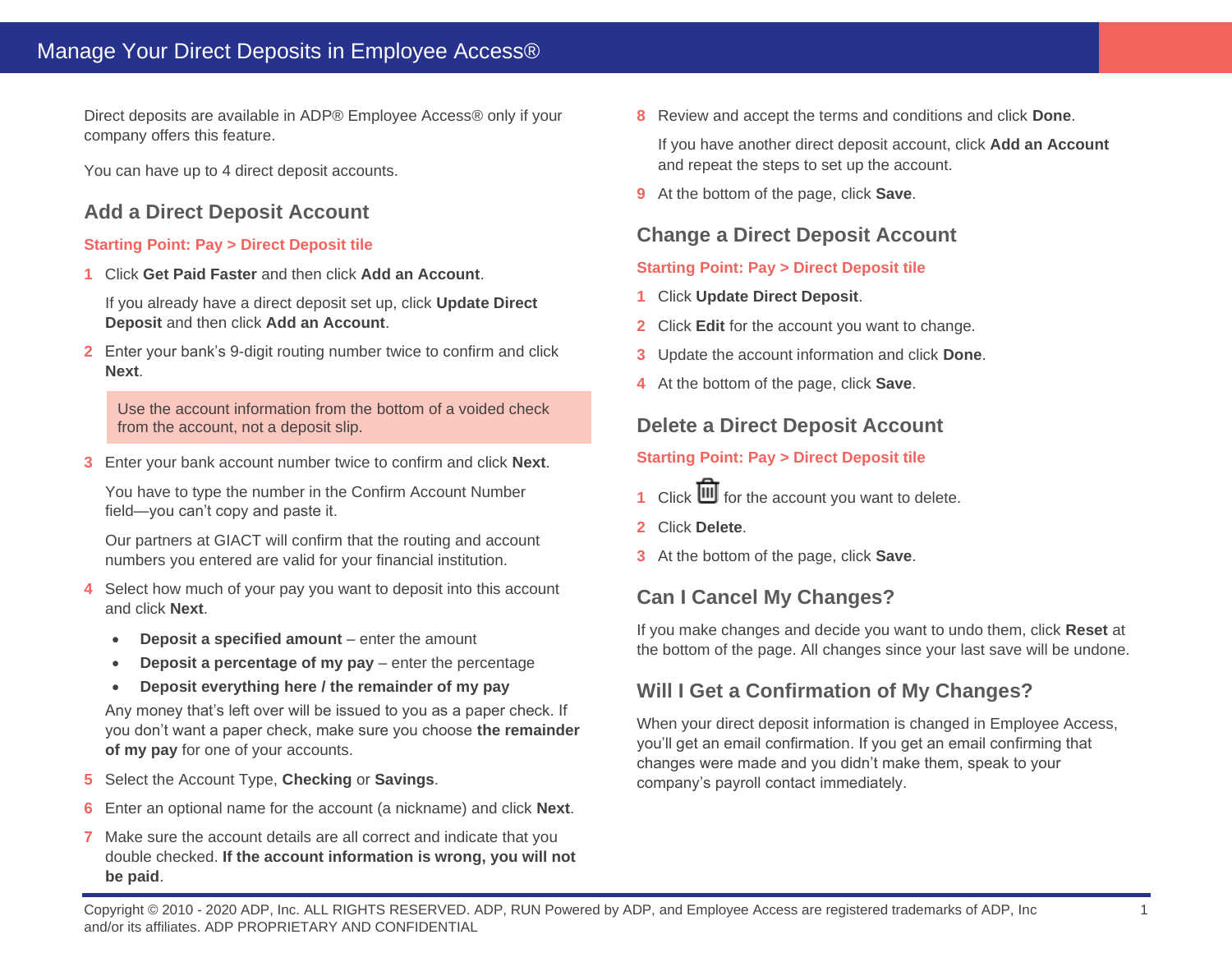# **Direct Deposit Examples**

You want \$200 deposited into a Savings account and the rest distributed in a paper check.



You want \$200 deposited into a Savings account and the rest deposited into a Checking account.



You want 50% deposited into a Checking account and the rest deposited into a Savings account.



You want 75% deposited onto a paycard (use account type Checking) and 25% deposited into a Savings account.



You want \$200 deposited into a Savings account, \$300 deposited into a Checking account, and the rest distributed in a paper check.



#### Tips for Direct Deposits

- The total of your percentage deposits can't be over 100.
- If you want to deposit 100% of your pay into one account, make sure you don't have any other accounts set up.
- For a paycard or pre-loaded debit card, choose Checking as the Account type. You may want to use Paycard as the nickname for the account.